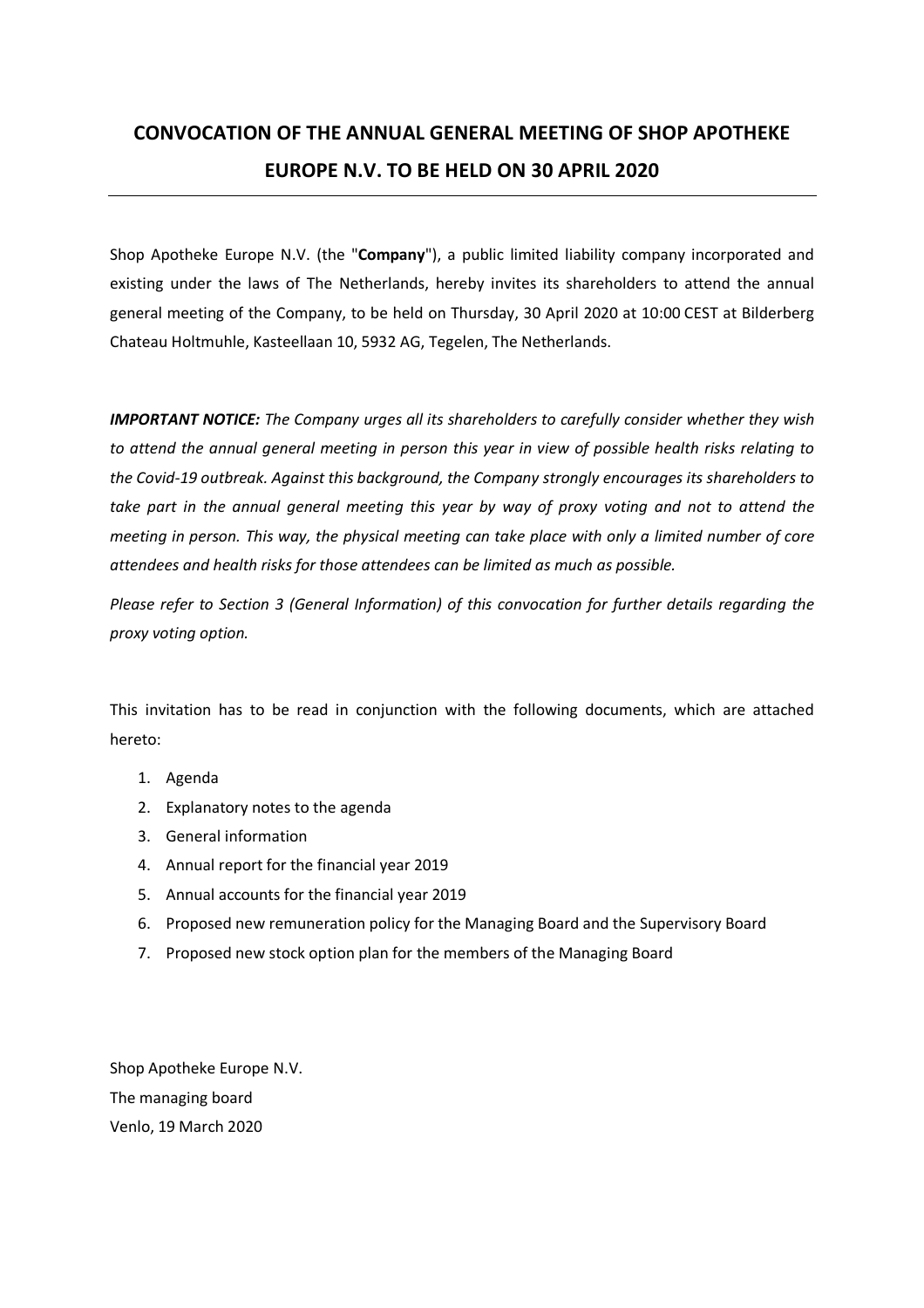## **1. AGENDA**

1. **Opening** 

### 2. **Report of the Managing Board**

- a. Report of the Managing Board regarding the financial year 2019 (*discussion item*)
- b. Report regarding the outlines of the corporate governance structure and compliance with the Dutch Corporate Governance Code (*discussion item*)

### 3. **Annual accounts 2019**

- a. Remuneration report for the financial year 2019 (*advisory voting item*)
- b. Explanation by the external auditor of the audit approach in relation to the 2019 annual accounts and the report of the Managing Board (*discussion item*)
- c. Adoption of the annual accounts for the financial year 2019 (*voting item*)
- d. Reservation and dividend policy (*discussion item*)
- e. Proposal to allocate the results of the financial year 2019 (*voting item*)

### 4. **Discharge**

- a. Discharge from liability of all members of the Managing Board for the performance of their duties during the past financial year (*voting item*)
- b. Discharge from liability of all members of the Supervisory Board for the performance of their duties during the past financial year (*voting item*)

### 5. **Re-appointment of the external auditor**

a. Re-appointment of Mazars Accountants N.V. as external auditor of the Company to audit the annual accounts of the Company for the financial year ending 31 December 2020 (*voting item*)

### 6. **Composition of the Managing Board**

- a. Notice of resignation of Mr. Dr. Ulrich Wandel as a member of the Managing Board (*discussion item*)
- b. Final discharge from liability of Mr. Dr. Ulrich Wandel for the performance of his duties as member of the Managing Board (*voting item*)
- c. Appointment of Mr. Jasper Eenhorst as a member of the Managing Board (*voting item*)

## 7. **Adoption of new remuneration policy**

- a. Adoption of a new remuneration policy for the members of the Managing Board and the members of the Supervisory Board (*voting item*)
- 8. **Stock options to be granted to members of the Managing Board** 
	- a. Proposal regarding the granting of rights to acquire shares (stock options) to members of the Managing Board (*voting item*)
	- b. Approval and ratification to grant stock options to Mr. Jasper Eenhorst (*voting item*)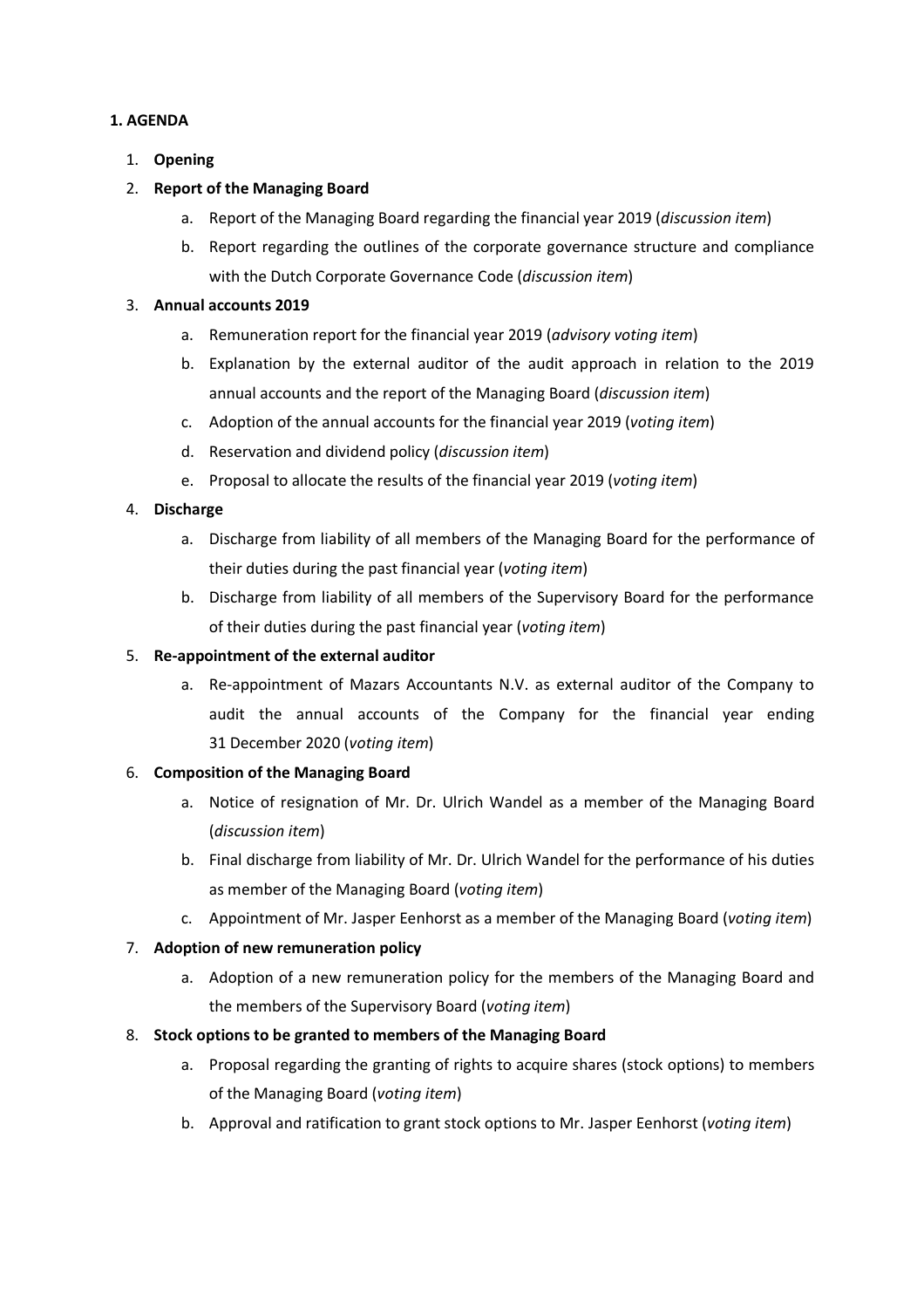- 9. **Designation regarding the issue of shares, the granting of rights to acquire shares and the restriction or exclusion of pre-emptive rights** 
	- a. Revocation of the current designation of the Managing Board as the corporate body authorised to issue shares and/or grant rights to acquire shares subject to certain conditions (*voting item*)
	- b. Revocation of the current designation of the Managing Board as the corporate body authorised to restrict or exclude the pre-emptive rights upon the issue of shares and/or the granting of rights to acquire shares as described under agenda item 9.a. subject to certain conditions (*voting item*)
	- c. Designation of the Managing Board as the corporate body authorised to issue shares and/or grant rights to acquire shares subject to certain conditions (*voting item*)
	- d. Designation of the Managing Board as the corporate body authorised to restrict or exclude the pre-emptive rights upon the issue of shares and/or the granting of rights to acquire shares as described under agenda item 9.c. subject to certain conditions (*voting item*)
	- e. Designation of the Managing Board as the corporate body authorised to grant rights to acquire shares under, pursuant to and in connection with the 2019 ESOP (*voting item*)

## 10. **Authorisation to repurchase shares**

- a. Prolongation of the authorisation of the Managing Board to repurchase shares in the Company's own share capital (*voting item*)
- 11. **Questions and any other business**
- 12. **Closing**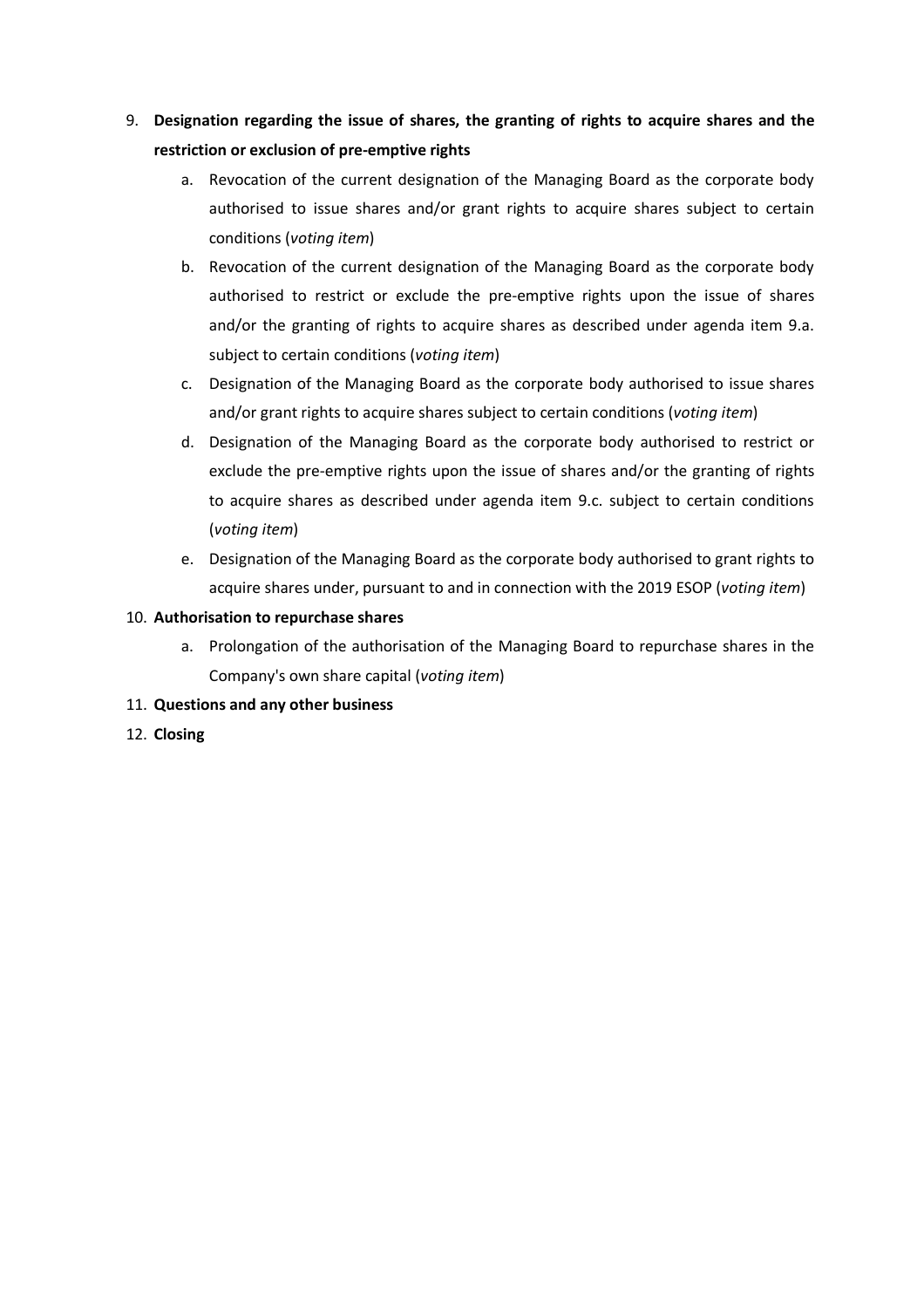#### **2. EXPLANATORY NOTES TO THE AGENDA**

### **Agenda item 1: Opening**

Opening and announcement by the chairman of the supervisory board of the Company (the "**Supervisory Board**").

### *Report of the Managing Board*

### **Agenda item 2.a.: Report of the Managing Board regarding the financial year 2019 (***discussion item***)**

The managing board of the Company (the "**Managing Board**") will first give a presentation regarding the performance of the Company in 2019 as presented and described in the annual accounts and in the report of the Managing Board for the financial year 2019. The shareholders will then be invited to discuss the annual accounts and the report for the financial year 2019.

# **Agenda item 2.b.: Report regarding the outlines of the corporate governance structure and compliance with the Dutch Corporate Governance Code (***discussion item***)**

A presentation will be given regarding the outlines of the Company's corporate governance structure and the Company's compliance with the Dutch Corporate Governance Code. After which the shareholders will be invited to discuss the Company's corporate governance structure and the Company's compliance with the Dutch Corporate Governance Code.

### *Annual accounts 2019*

### **Agenda item 3.a.: Remuneration report for the financial year 2019 (***advisory voting item***)**

The Company's remuneration report for the financial year 2019 will be submitted to the shareholders for an advisory vote. The shareholders are requested to provide a positive advice with respect to the Company's remuneration report for the financial year 2019.

Shareholders who wish to provide a positive advice should vote "for" in the proxy voting form that will be made available on the Company's website. If shareholders vote "against" in the proxy form, that will mean that those shareholders provide a negative advice with respect to the Company's remuneration report for the financial year 2019. The results of the vote on this agenda item will count as an advisory, non-binding, vote.

To enable the advisory vote, the Supervisory Board will give a presentation of the 2019 remuneration report that is included in the Company's annual accounts for the financial year 2019. After which the shareholders will be invited to share their views regarding the Company's remuneration report and the Company's implementation of the remuneration policy.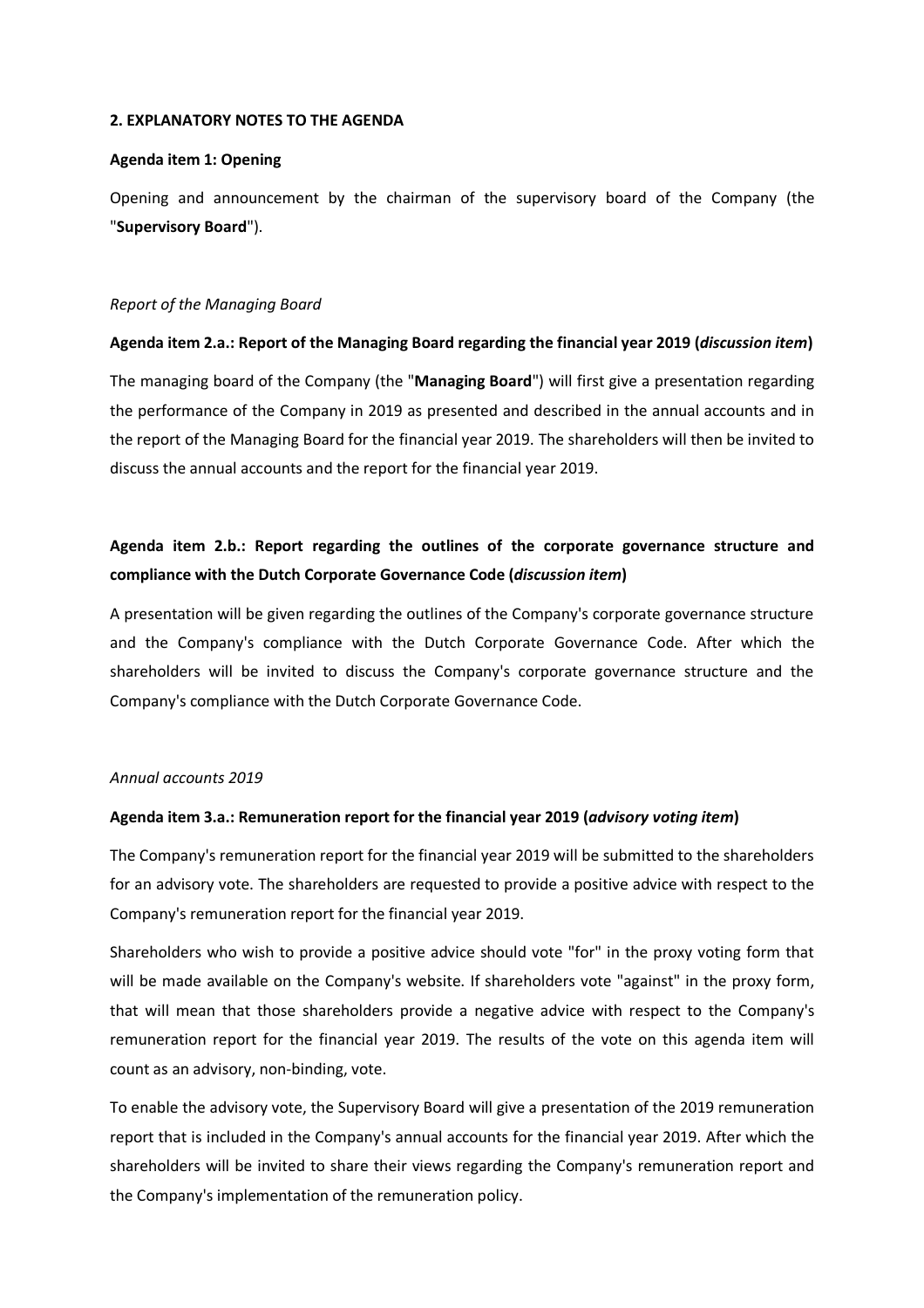In the remuneration report for the financial year 2020, the Company will explain how the advisory vote of the general meeting at this annual general meeting has been taken into account.

# **Agenda item 3.b.: Explanation by the external auditor of the audit approach in relation to the 2019 annual accounts and the report of the Managing Board (***discussion item***)**

The external auditor of the Company, Mazars Accountants N.V., will explain the audit approach. After which the shareholders will then be invited to discuss that audit approach.

#### **Agenda item 3.c.: Adoption of the annual accounts for the financial year 2019 (***voting item***)**

On 16 March 2020, the members of the Managing Board and the Supervisory Board signed the Company's annual accounts for the financial year 2019 drawn up by the Managing Board. Mazars Accountants N.V., the Company's external auditor, has audited the annual accounts for the financial year 2019 and has issued an auditor's report with an unqualified opinion thereon, which opinion is included in the annual accounts. The report of the Supervisory Board is also included in the annual accounts for the financial year 2019.

The annual accounts for the financial year 2019 were published on 17 March 2020 and are submitted for adoption by the general meeting in this annual general meeting. It is proposed to adopt the annual accounts for the financial year 2019.

#### **Agenda item 3.d.: Reservation and dividend policy (***discussion item***)**

The Managing Board will give a presentation regarding the Company's reservation and dividend policy for the financial year 2019. After which the shareholders will be invited to discuss the reservation and dividend policy.

#### **Agenda item 3.e.: Proposal to allocate the results of the financial year 2019 (***voting item***)**

It is proposed by the Managing Board, with the prior approval of the Supervisory Board and in accordance with the Company's reservation and dividend policy, to allocate the results for the financial year 2019 to the Company's accumulated net loss.

#### *Discharge*

**Agenda item 4.a.: Discharge from liability of all members of the Managing Board for the performance of their duties during the past financial year (***voting item***)**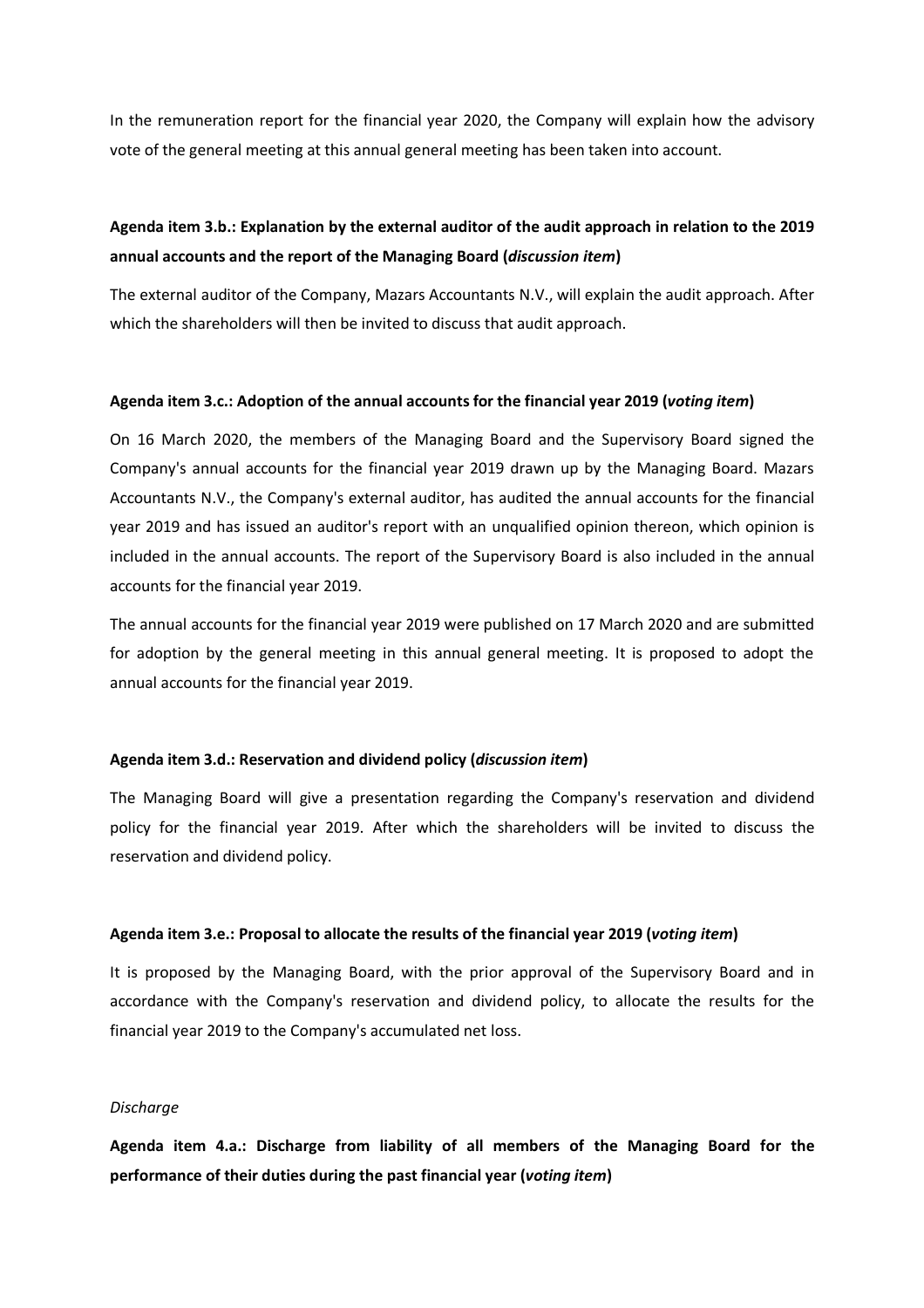It is proposed to grant discharge to all members of the Managing Board from liability for their management and conducted policy during the financial year 2019, insofar as the performance of such duties is disclosed in the annual accounts for the financial year 2019 or has otherwise been disclosed to the general meeting.

# **Agenda item 4.b.: Discharge from liability of all members of the Supervisory Board for the performance of their duties during the past financial year (***voting item***)**

It is also proposed to grant discharge to all members of the Supervisory Board from liability for their supervision on the (policies of the) Managing Board and the general course of affairs of the Company and its affiliated business during the financial year 2019, insofar as the performance of such duties is disclosed in the annual accounts for the financial year 2019 or has otherwise been disclosed to the general meeting.

### *Re-appointment of the external auditor*

**Agenda item 5: Re-appointment of Mazars Accountants N.V. as external auditor of the Company to audit the annual accounts of the Company for the financial year ending 31 December 2020 (***voting item***)**

It is proposed to re-appoint Mazars Accountants N.V. as the external auditor of the Company to audit the annual accounts of the Company for the financial year ending 31 December 2020.

### *Composition of the Managing Board*

# **Agenda item 6.a.: Notice of resignation of Mr. Dr. Ulrich Wandel as a member of the Managing Board (***discussion item***)**

As announced on 14 August 2019, Mr. Dr. Ulrich Wandel has stepped down and resigned as member of the Managing Board after being the Company's Chief Financial Officer since the Company's incorporation. His resignation took effect as per 30 September 2019.

# **Agenda item 6.b.: Final discharge from liability of Mr. Dr. Ulrich Wandel for the performance of his duties as member of the Managing Board (***voting item***)**

It is proposed to grant final discharge to Mr. Dr. Ulrich Wandel from liability for the management performed by him up to and including 30 September 2019, insofar as the performance of such duties has been disclosed to the general meeting.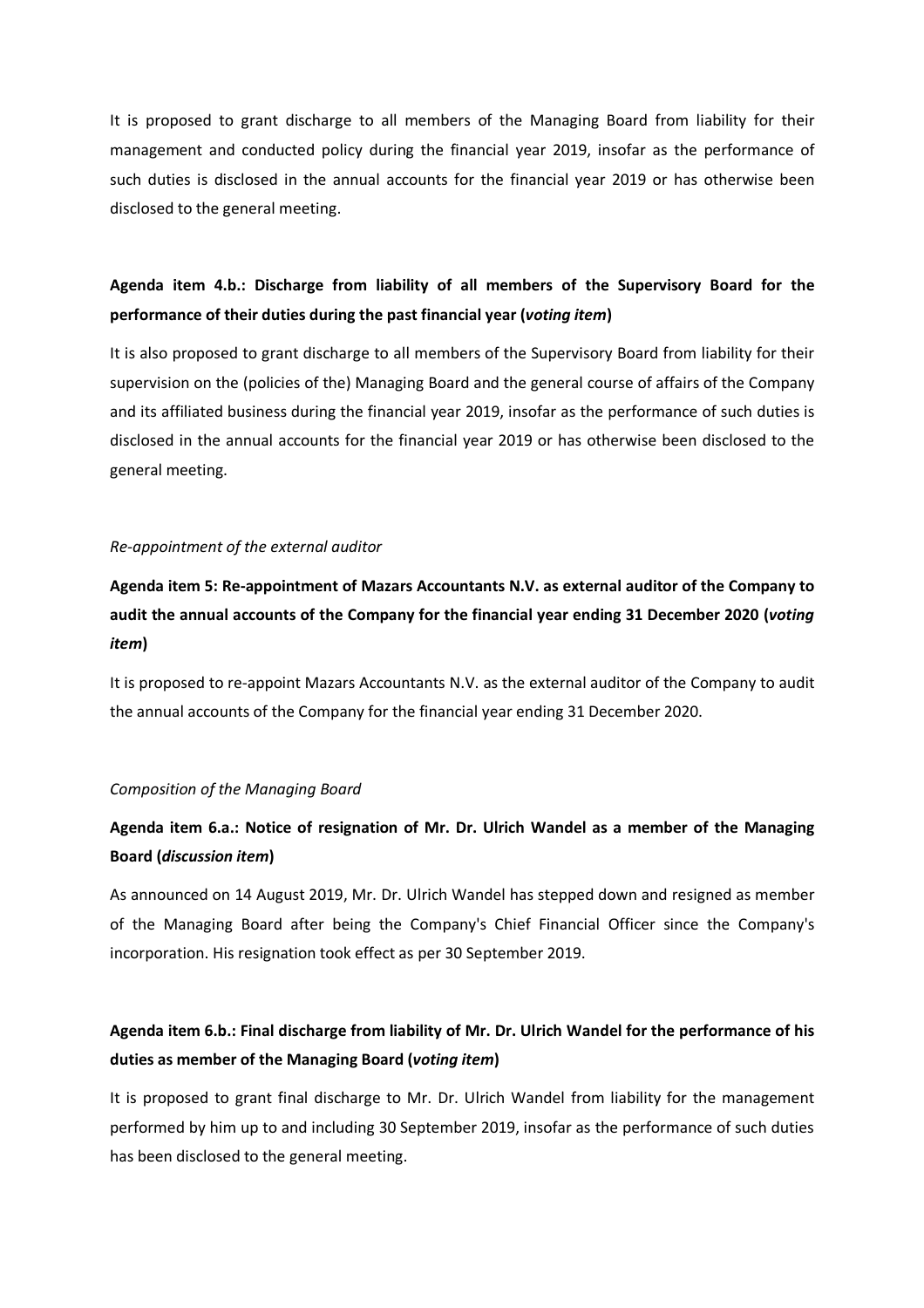# **Agenda item 6.c.: Appointment of Mr. Jasper Eenhorst as a member of the Managing Board (***voting item***)**

In accordance with article 14 of the Company's articles of association, the Supervisory Board has nominated Mr. Jasper Eenhorst to be appointed as a member of the Managing Board and to serve as Chief Financial Officer of the Company. The proposed appointment is for a four-year term ending at the close of the annual general meeting to be held in 2024.

Mr. Eenhorst (47) previously held several finance and management positions at internationally leading food retailer Ahold Delhaize. Most recently, he was Chief Financial Officer for the rapidly growing e-commerce unit of top Dutch supermarket chain Albert Heijn B.V.

Mr. Eenhorst complies with the provisions of Section 2:132a of the Dutch Civil Code limiting the number of supervisory positions that may be held by managing board members of certain large companies within the meaning of such provisions.

The new remuneration policy for the members of the Managing Board and the members of the Supervisory Board, that has been proposed to be adopted by the general meeting at this annual general meeting (the "**2020 Remuneration Policy**"), will also apply to Mr. Eenhorst . The employment agreement of Mr. Eenhorst with Shop Apotheke Service B.V. and the remuneration of Mr. Eenhorst included therein have been determined by the Supervisory Board in accordance with the 2020 Remuneration Policy.

The main elements of the employment agreement of Mr. Eenhorst were made available on the Company's website in the section Investor Relations/General Meeting/Annual General Meeting 2020 on the date of the notice convening this annual general meeting in accordance with best practice provision 3.4.2 of the Dutch Corporate Governance Code.

#### *Adoption of new remuneration policy*

# **Agenda item 7: Adoption of a new remuneration policy for the members of the Managing Board and the members of the Supervisory Board (***voting item***)**

The existing remuneration policy for the members of the Managing Board and the members of the Supervisory Board was approved by the general meeting on 26 April 2018. Pursuant to new Dutch legislation that became effective in The Netherlands on 1 December 2019, the existing remuneration policy must be revised.

The 2020 Remuneration Policy has been proposed by the Supervisory Board following review, analysis and evaluation of the existing remuneration policy. The 2020 Remuneration Policy is in line with the new requirements prescribed by Dutch law. The proposed 2020 Remuneration Policy was made available on the Company's website in the section Investor Relations/General Meeting/Annual General Meeting 2020 on the date of the notice convening this annual general meeting.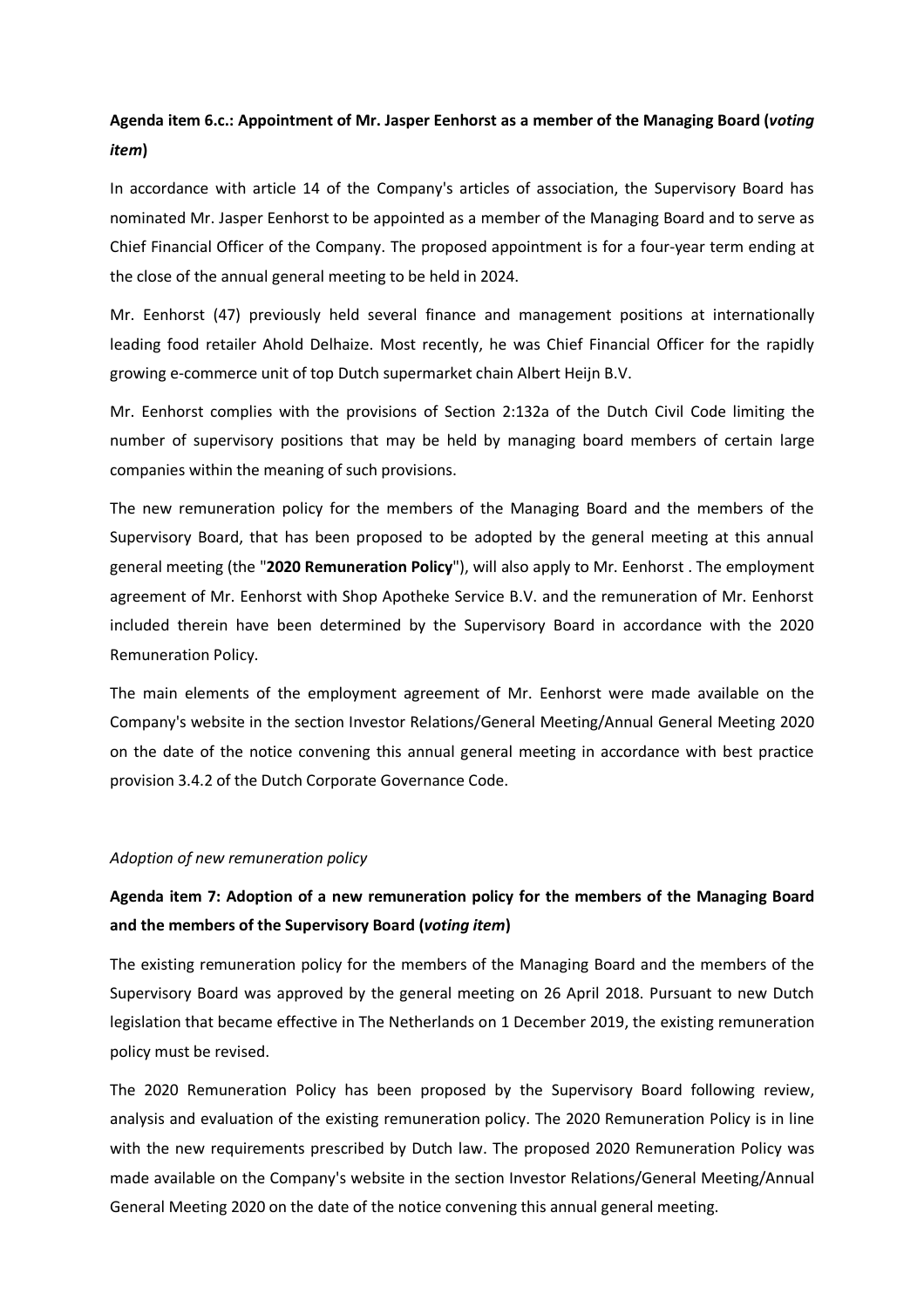In accordance with article 15 of the Company's articles of association, the Supervisory Board proposes to adopt the 2020 Remuneration Policy for the remuneration of the members of the Managing Board. In addition, in accordance with article 21 of the Company's articles of association, it is proposed to adopt the 2020 Remuneration Policy for the remuneration of the members of the Supervisory Board.

#### *Stock options to be granted to members of the Managing Board*

# **Agenda item 8.a: Proposal regarding the granting of rights to acquire shares (stock options) to the members of the Managing Board (***voting item***)**

The existing stock option plan for the members of the Managing Board was approved by the general meeting on 26 April 2018 (the "**2018 Stock Option Plan**"). Eligible participants under the 2018 Stock Option Plan are members of the Managing Board and certain, selected employees of the Company. The maximum number of stock options that can be granted under the 2018 Stock Option Plan has been reached. The 2018 Stock Option Plan is, however, still in effect with respect to outstanding stock options (i) that have been granted, but have not yet been exercised, or (ii) of which the exercise rights have not yet expired.

In addition to the 2018 Stock Option Plan, and as part of the 2020 Remuneration Policy, it is proposed that a new stock option plan for the members of the Managing Board will be implemented pursuant to which the members of the Managing Board can be granted rights to acquire shares in the share capital of the Company (stock options) (the "**2020 Stock Option Plan**"). The Supervisory Board will administer the 2020 Stock Option Plan and will have the authority to *inter alia* determine the number of stock options to be granted to each member of the Managing Board, in each case on the terms and subject to the conditions set out in the 2020 Stock Option Plan. The proposed 2020 Stock Option Plan was made available on the Company's website in the section Investor Relations/General Meeting/Annual General Meeting 2020 on the date of the notice convening this annual general meeting.

In accordance with article 15 of the Company's articles of association, the Supervisory Board proposes to adopt the 2020 Stock Option Plan for the members of the Managing Board.

Furthermore, as part of the proposed 2020 Stock Option Plan, the Supervisory Board proposes that the members of the Managing Board can be granted rights to acquire shares in the share capital of the Company (stock options) up to a maximum of 1.5% of the total number of issued shares outstanding on the date of this annual general meeting, for the calendar year 2020, under, pursuant to and in connection with the 2020 Stock Option Plan.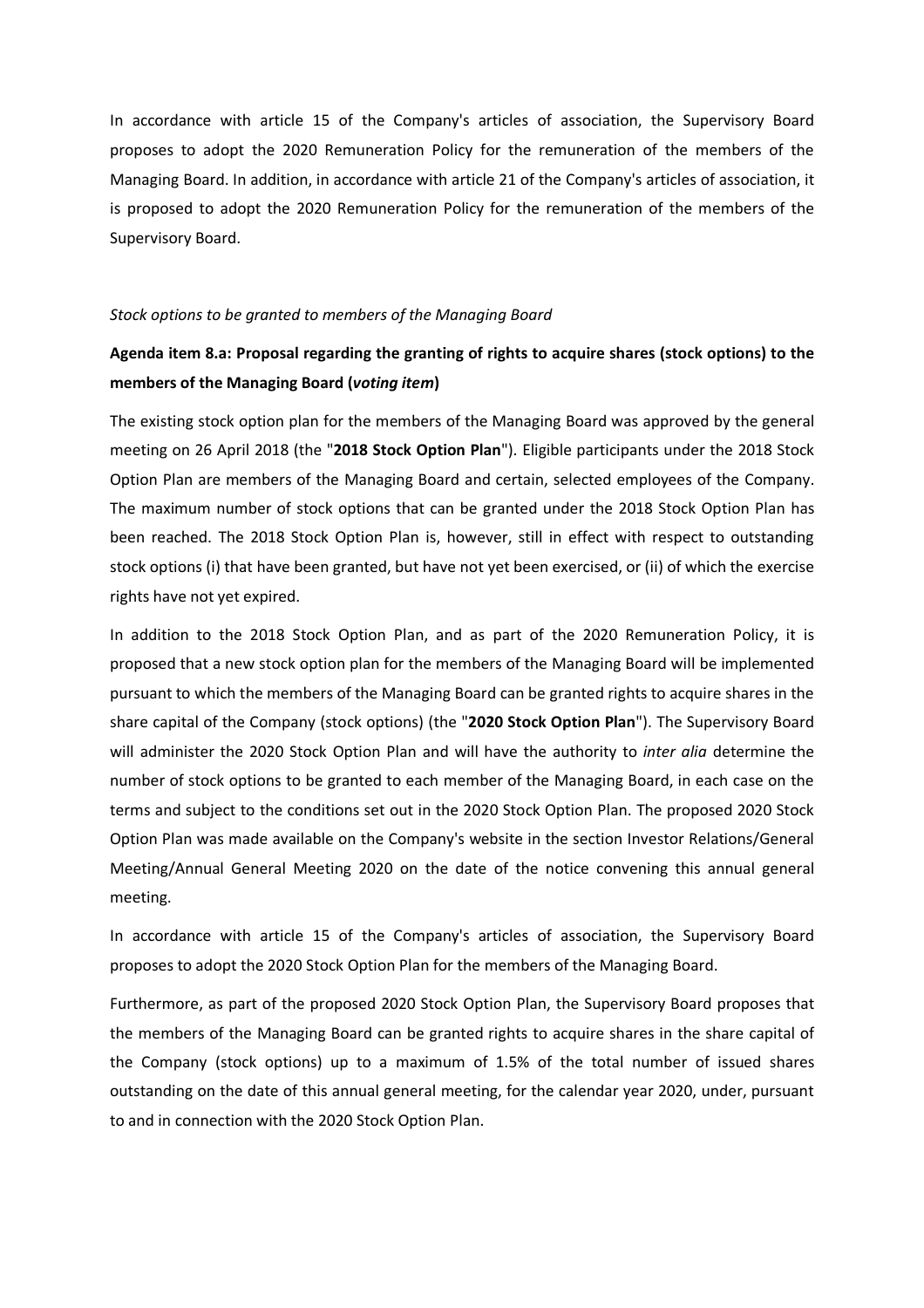It is envisaged that at the next annual general meeting(s), further proposals will be submitted to the general meeting to grant rights to acquire shares under, pursuant to and in connection with the 2020 Stock Option Plan.

# **Agenda item 8.b.: Approval and ratification to grant stock options to Mr. Jasper Eenhorst (***voting item***)**

Last year, an employee stock option plan was implemented pursuant to which certain employees of the Company can be granted rights to acquire shares in the share capital of the Company (stock options) (the "**2019 ESOP**").

Under, pursuant to and in connection with the 2019 ESOP, the Company granted 30,000 stock options to Mr. Eenhorst before he was proposed for appointment as a member of the Managing Board.

It is proposed to approve and ratify the granting of the 30,000 stock options to Mr. Eenhorst under, pursuant to and in connection with the 2019 ESOP.

*Designation regarding the issue of shares, the granting of rights to acquire shares and the restriction or exclusion of pre-emptive rights* 

# **Agenda item 9.a.: Revocation of the current designation of the Managing Board as the corporate body authorised to issue shares and/or grant rights to acquire shares subject to certain conditions (***voting item***)**

It is proposed that the current authorisation given pursuant to the resolution of the general meeting on 30 April 2019 will no longer be in force and effect to the extent such authorisation has not been used (in whole or in part) by the Managing Board before the date of this annual general meeting, provided that a new authorisation will be granted pursuant to and in accordance with proposal 9.c.

**Agenda item 9.b.: Revocation of the current designation of the Managing Board as the corporate body authorised to restrict or exclude the pre-emptive rights upon the issue of shares and/or the granting of rights to acquire shares as described under agenda item 9.a. subject to certain conditions (***voting item***)** 

It is proposed that the current authorisation given pursuant to the resolution of the general meeting on 30 April 2019 will no longer be in force and effect to the extent such authorisation has not been used (in whole or in part) by the Managing Board, provided that a new authorisation will be granted pursuant to and in accordance with proposal 9.d.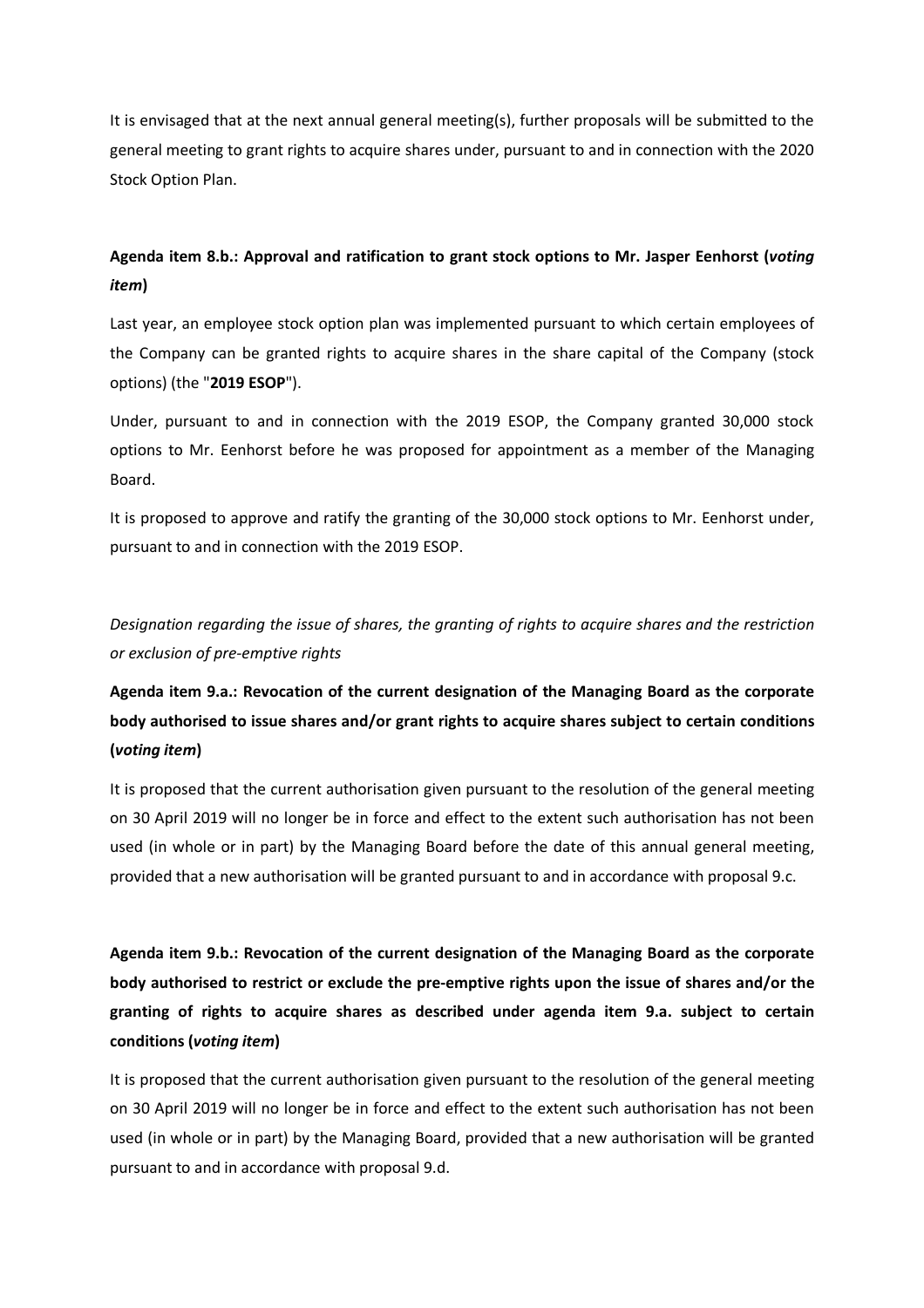# **Agenda item 9.c.: Designation of the Managing Board as the corporate body authorised to issue shares and/or grant rights to acquire shares subject to certain conditions (***voting item***)**

It is proposed that the general meeting appoints the Managing Board for a period of five years as from the date of this annual general meeting (i.e. up to and including 29 April 2025), or until such date on which the general meeting revokes or again extends the authorisation, if earlier, as the corporate body authorised to issue shares and grant rights to acquire shares, subject to the prior approval of the Supervisory Board, up to a maximum of 20% of the total number of issued shares outstanding on the date of this annual general meeting.

This authorisation is granted to the Managing Board under the explicit reservation that the general meeting reserves its rights that it is at any time during such authorisation also authorised to issue shares and grant rights to acquire shares in the share capital of the Company.

# **Agenda item 9.d.: Designation of the Managing Board as the corporate body authorised to restrict or exclude the pre-emptive rights upon the issue of shares and/or the granting of rights to acquire shares as described under agenda item 9.c. subject to certain conditions (***voting item***)**

It is proposed that the general meeting appoints the Managing Board for a period of five years as from the date of this annual general meeting (i.e. up to and including 29 April 2025), or until such date on which the general meeting revokes or again extends the authorisation, if earlier, as the corporate body authorised to restrict and exclude the pre-emptive rights accruing to shareholders in respect of the issue of shares or the granting of rights to acquire shares as described in proposal 9.c., subject to the prior approval of the Supervisory Board.

This authorisation is granted to the Managing Board under the explicit reservation that the general meeting reserves its rights that it is at any time during such authorisation also authorised to restrict and exclude the pre-emptive rights accruing to shareholders in respect of the issue of such shares or the granting of rights to acquire such shares.

# **Agenda item 9.e.: Designation of the Managing Board as the corporate body authorised to grant rights to acquire shares under, pursuant to and in connection with the 2019 ESOP (***voting item***)**

During the annual general meeting held on 30 April 2019, the general meeting approved to authorise the Managing Board as the corporate body authorised to grant rights to acquire shares, subject to the prior approval of the Supervisory Board, up to a maximum of 2% of the total number of issued shares outstanding on 30 April 2019, for the calendar year 2019, under, pursuant to and in connection with the 2019 ESOP.

In addition to the proposal under agenda item 9.c., it is proposed that the general meeting authorises the Managing Board as the corporate body authorised to grant rights to acquire shares, subject to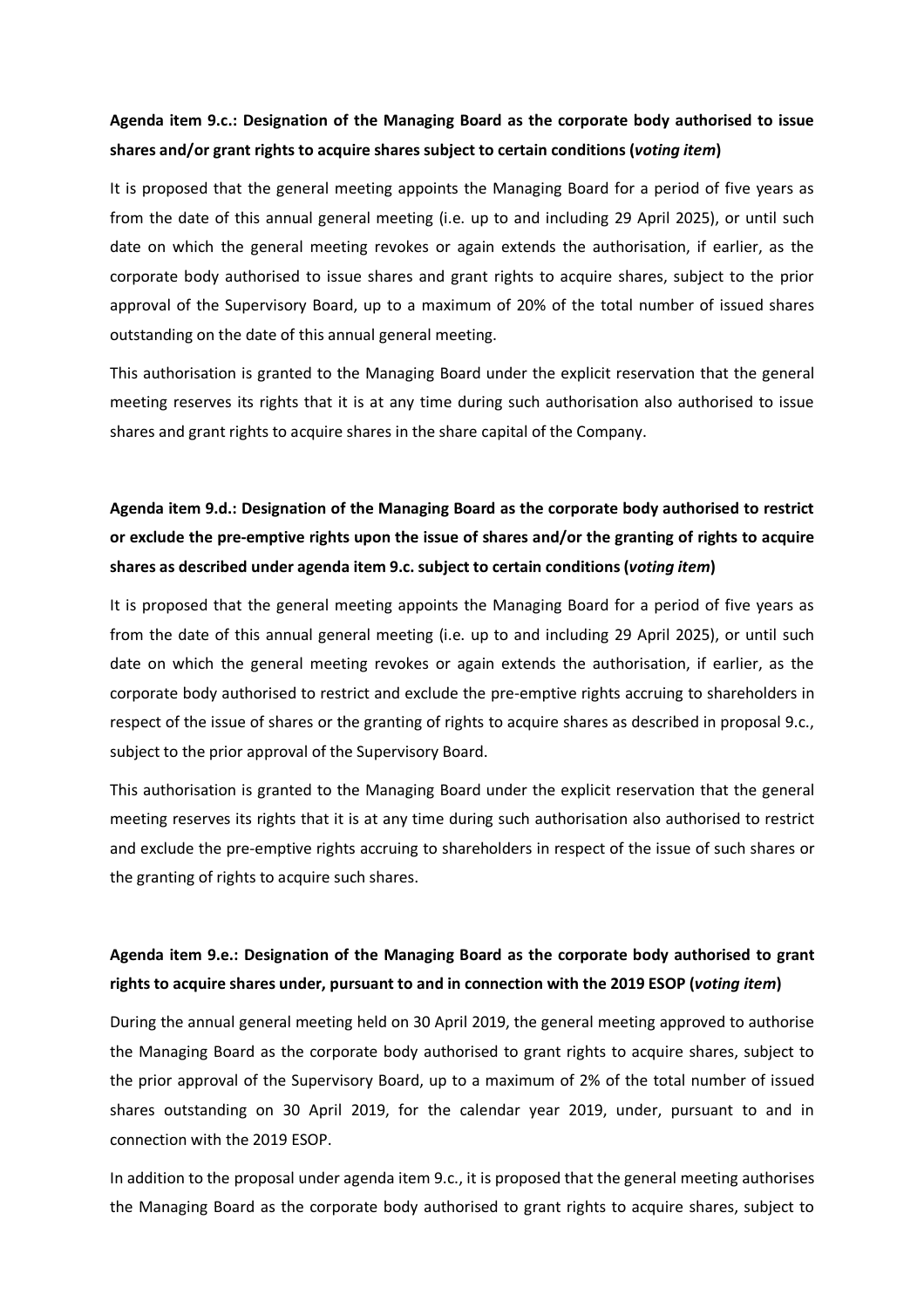the prior approval of the Supervisory Board, up to a maximum of 2% of the total number of issued shares outstanding on the date of this annual general meeting, for the calendar year 2020, under, pursuant to and in connection with the 2019 ESOP.

It is envisaged that further authorisation(s) will be granted to the Managing Board at the next annual general meeting(s) to grant rights to acquire shares under, pursuant to and in connection with the 2019 ESOP.

### *Authorisation to repurchase shares*

# **Agenda item 10: Prolongation of the authorisation of the Managing Board to repurchase shares in the Company's own share capital (***voting item***)**

It is proposed that the general meeting authorises the Managing Board to repurchase shares, on the stock exchange or otherwise, for a period of 18 months as from the date of this annual general meeting (i.e. up to and including 29 October 2021), up to a maximum of 10% of the total number of issued shares outstanding on the date of this annual general meeting, provided that the Company will not hold more shares in treasury than a maximum 10% of the issued and outstanding share capital at any given time. The repurchase can take place at a price between the nominal value of the shares and the weighted average price on the Xetra trading venue at the Frankfurt Stock Exchange for five trading days prior the day of purchase plus 10%. This price range enables the Company to adequately repurchase its own shares, also in volatile market conditions.

**Agenda item 11: Questions and any other business** 

**Agenda item 12: Closing**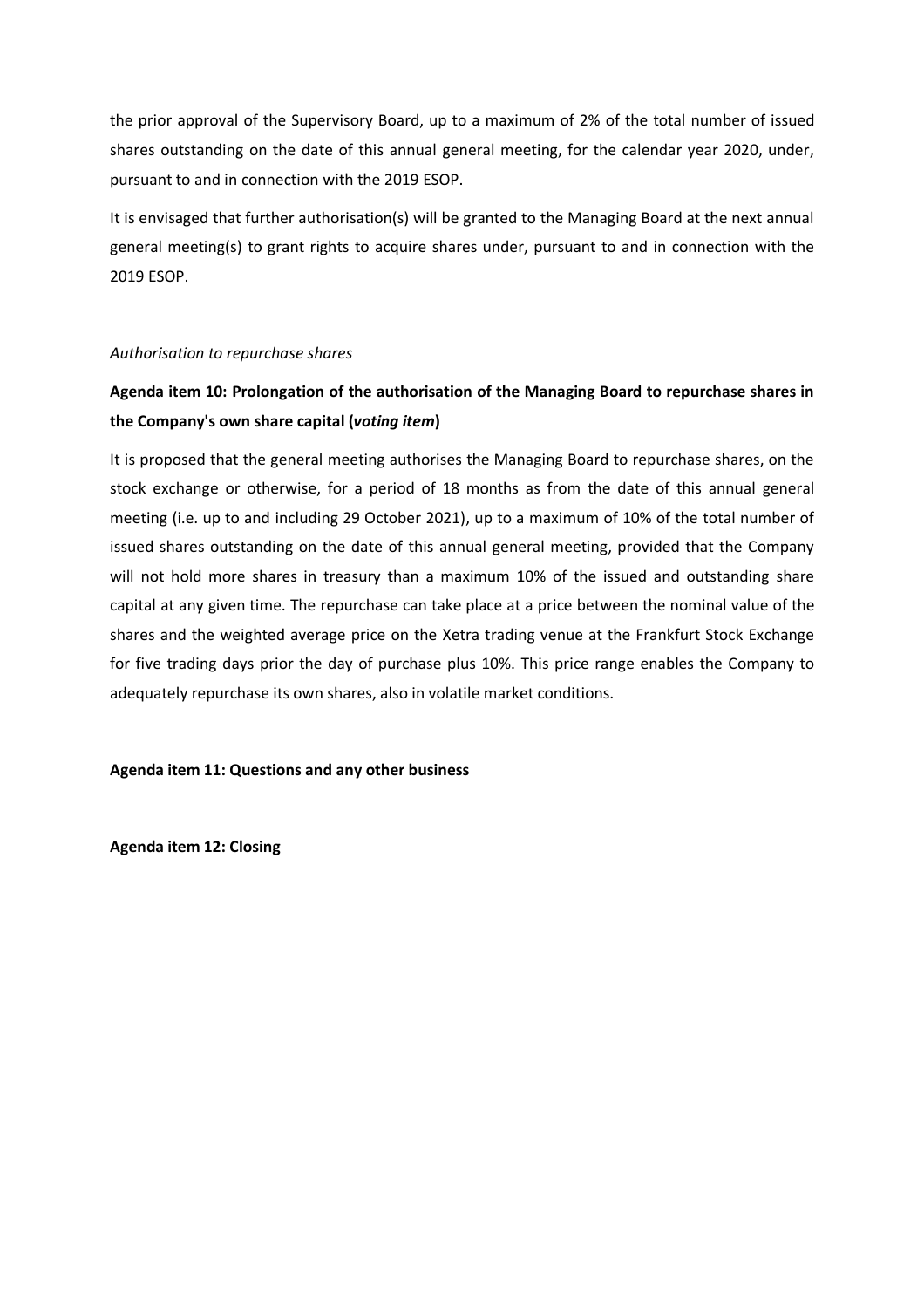#### **3. GENERAL INFORMATION**

#### *Meeting documents*

The agenda with the explanatory notes thereto and the related documents are available on the Company's website as from today (at http://shop-apotheke-europe.com). Copies of the aforementioned documents are also available to shareholders free of charge. If you wish to receive copies, please contact Mr. Rens Jan Kramer via telephone (31 77 850 6672) or via email (rensjan.kramer@shop-apotheke.com). These documents are also available for review by shareholders at the Company's offices at Dirk Hartogweg 14, 5928 LV Venlo, The Netherlands.

#### *Record Date*

The Managing Board has determined that persons entitled to participate in and vote at the annual general meeting of the Company on **Thursday, 30 April 2020** will be those persons who, after all changes have been processed, have these rights on **Thursday, 2 April 2020** (the "**Record Date**") **at 18:00 CEST** and are registered as such in one of the designated registers, provided that those persons have registered for the annual general meeting in time in accordance with the provisions below.

#### *Registration for admission*

Shareholders who wish to attend and/or exercise their voting right at the annual general meeting are required to notify Better Orange IR & HV AG via fax (+49 (0)89 889690655) or via email (shopapotheke@better-orange.de) through their bank or stockbroker.

As announced, in view of the Covid-19 outbreak, the Company strongly encourages its shareholders to take part in the annual general meeting this year by way of proxy voting and not to attend the annual general meeting in person on 30 April 2020. This way, the physical meeting can take place with only a limited number of core attendees and health risks for those attendees can be limited as much as possible. The requirements for proxy voting are set forth below.

Notification for registration can take place as from **Friday, 3 April 2020** until **18:00 CEST on Friday, 24 April 2020** at the latest. For this purpose, the intermediary that has registered the shares must, no later than **13:00 CEST on Monday, 27 April 2020**, issue a statement to Better Orange IR & HV AG via fax (+49 (0)89 889690655) or via email (shop-apotheke@better-orange.de) that the shares were registered in the name of the holder thereof **on the Record Date at 18:00 CEST**. Each person who registers is requested to include all required details to enable Better Orange IR & HV AG to verify in an efficient manner (i) the shareholding on the Record Date and (ii) his or her attendance and/or voting rights.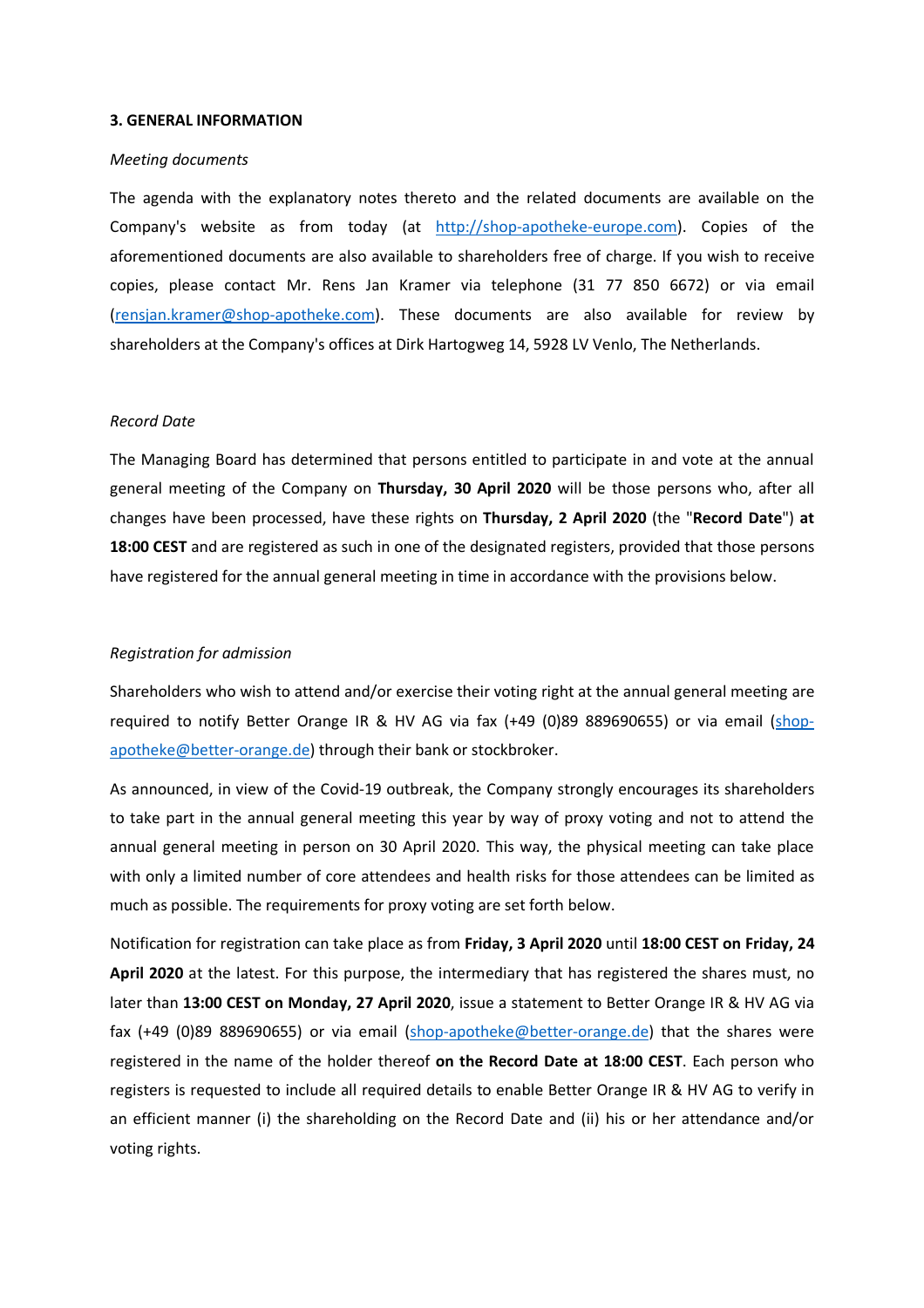#### *Proof of registration and identification*

Any person, who has the right to attend the annual general meeting and has been duly and timely registered in accordance with the provisions set forth above, will receive proof of registration that will also serve as proof for admission to the annual general meeting. Persons or their representatives, as applicable, who have the right to attend the annual general meeting, are required to identify themselves before they are admitted to the annual general meeting. Those persons are therefore requested to bring a valid identity document (i.e. passport, driving license or identity card) with them together with their proof of registration. Access to the annual general meeting can be declined if proof of identity or proof of registration lacks.

#### *Proxy voting and voting instructions*

Shareholders who are entitled to attend the annual general meeting pursuant to the above provisions and choose to be represented must, in addition to registering for the annual general meeting as set forth above, give a third party or a person designated by the Company a duly signed proxy to represent them at the annual general meeting and to vote on their behalf. Such proxy must include voting instructions. Shareholders who wish to issue a proxy are required to use the respective form which will be available for download on the Company's website from **Thursday, 2 April 2020**, at http://shop-apotheke-europe.com in the section Investor Relations/General Meeting/Annual General Meeting 2020. The completed and duly signed form by the shareholder must have been received by Better Orange IR & HV AG ultimately by **18:00 CEST on Friday, 24 April 2020**, by post at the office address of Better Orange IR & HV AG at Haidelweg 48, 81241 Munich, Germany, via fax (+49 (0)89 889690655) or via email (shop-apotheke@better-orange.de). Before the start of the meeting, the proxy holder must hand in the admission ticket and a valid copy of the duly signed proxy at the registration desk.

Shareholders who wish to issue a proxy can follow the meeting via webcast on 30 April 2020 and can ask questions in advance of the annual general meeting. Further details about how to follow the meeting via the webcast will be made available on the Company's website on **Thursday, 2 April 2020**, at http://shop-apotheke-europe.com in the section Investor Relations/General Meeting/Annual General Meeting 2020. Questions can be asked in advance of the AGM via email (shopapotheke@better-orange.de), provided that those questions are received by Better Orange IR & HV AG at that email address ultimately by **18:00 CEST on Friday, 24 April 2020**.

### *Registration for attendance in person*

The Company strives to take the best measures possible in view of the Covid-19 outbreak, while limiting interruption to its business (including this annual general meeting) as much as possible. The